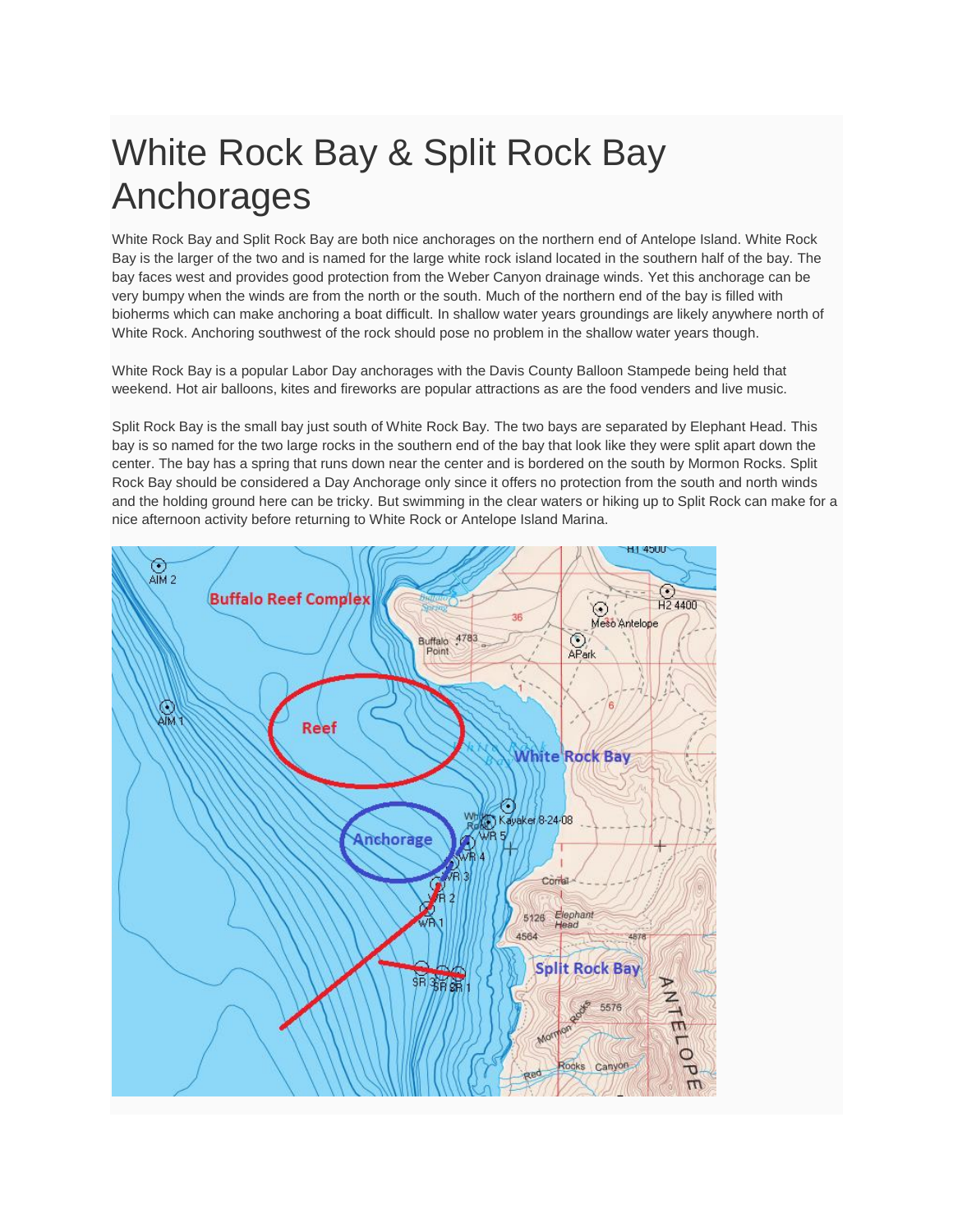# **Navigation to White Rock Bay**

Navigation to White Rock Bay is very straight forward. The only thing to keep in mind is staying well to the west of Antelope Island as you pass Cambria Point (the center of the island). Cambria Point has a very shallow shelf that juts out nearly a mile from the beach. Plan on staying at least two miles west of Cambria Point as you sail north along the island.

White Rock Bay is 16.5 nautical miles NNW of Great Salt Lake State Marina. The best approach is to sail 332° magnetic until you have Split Rock Bay off your starboard beam. From there you can head right for White Rock Island choosing an anchor spot southwest to west of the rock. The waypoints listed below will lead you along a bottom trench to the preferred anchorage site. There are some bioherms here but they are smaller and there is plenty of sand for an anchor to grab.

# **GPS Coordinates for White Rock Bay Approach**

All listed waypoints are in Datum WGS84

| <b>NAME</b>     | <b>NORTH</b> | <b>WEST</b>  | <b>NOTE</b>                  |
|-----------------|--------------|--------------|------------------------------|
| <b>WR1</b>      | 40° 59.423'  | 112° 16.061' |                              |
| <b>WR2</b>      | 40° 59.660'  | 112° 15.928' | <b>Preferred Anchor Site</b> |
| WR <sub>3</sub> | 40° 59.874'  | 112° 15.760' | <b>Preferred Anchor Site</b> |
| WR4             | 41° 00.064'  | 112° 15.546' |                              |
| <b>WR5</b>      | 41° 00.277   | 112° 15.287' | Puts your bow at the rock.   |
|                 |              |              |                              |

# **Anchoring**

The preferred anchorage is outlined on the map above and is just west of waypoint *WR3* and *WR4*. Anchoring closer to the rock is possible but the bioherms become more prevalent which could cause some challenges in getting an anchor to hold. Anchoring north or northwest of the rock is not recommended. Bioherms are shallow and plentiful in this area.

#### **Ashore in White Rock Bay**

White Rock itself is a rookery and is protected in the spring and early summer. Avoid climbing on the rock during this time. But there should be no problem late summer and fall other than dive bombing seagulls.

White Rock Bay is part of the 3000 acre open access area of Antelope Island Marina. There are no restrictions beaching here and hiking the shores or hills. There are numerous hiking trails along Buffalo Point and Elephant Head. Do not hike south of Elephant Head without prior permission from Antelope Island Management. The area south of Elephant Head is a restricted access area.

There are restrooms in the bay along with camping in designated areas. Often you will be able to spy bison. If you are up there during Labor Day weekend you may be able to see fireworks, hot air balloons, large kite flying competitions and live bands.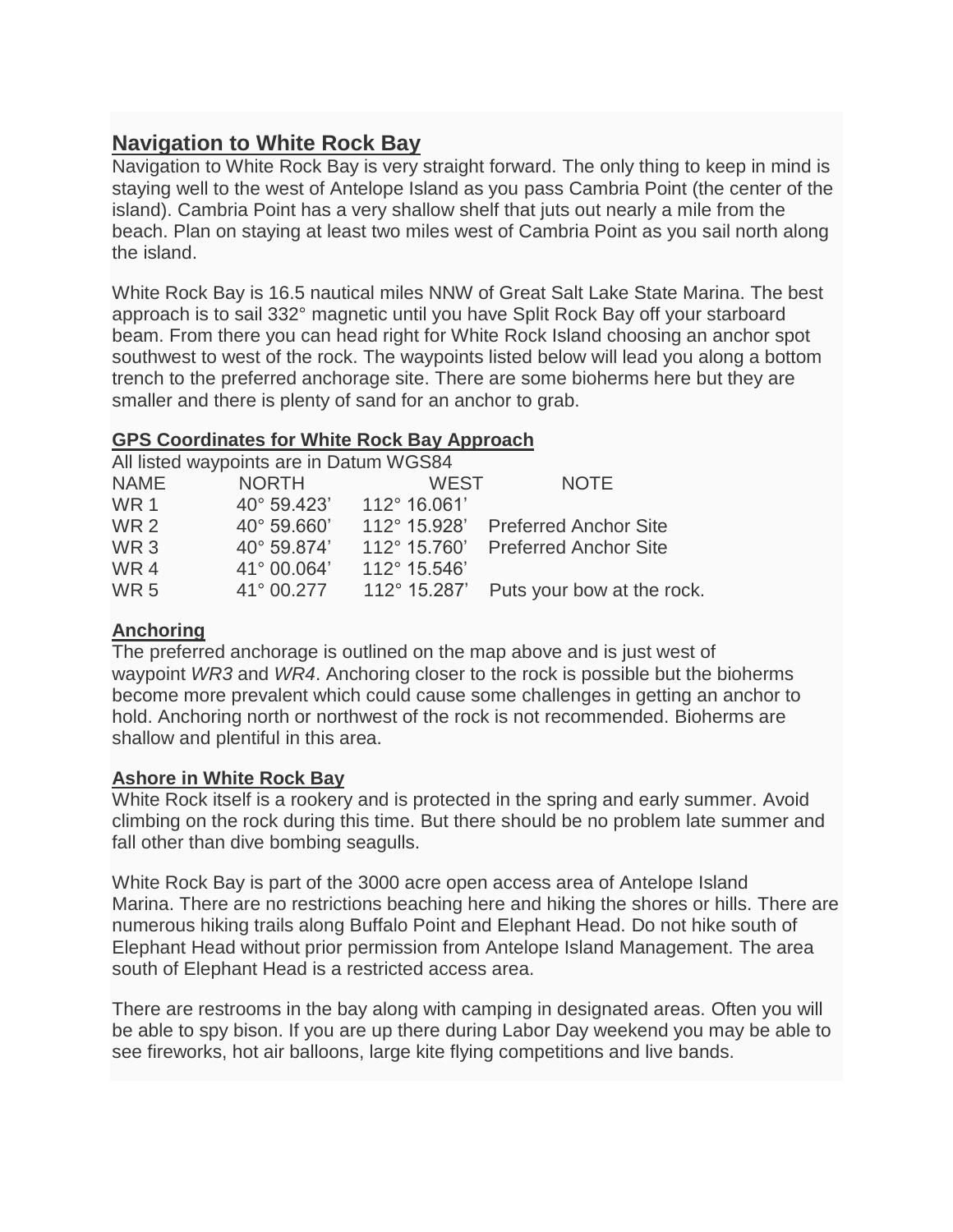Beware that no-see-ums and deer flies can be a nuisance in the spring and early summer. The no-see-ums disappear after the first hot week of the summer but deer flies and mosquitoes hang around until fall.



White Rock Bay and sunrise. Hot air balloons can be seen in the background. White Rock Island is in the foreground

#### **Navigation to Split Rock Bay**

As is the case with White Rock Bay, navigating to Split Rock Bay is straight forward. Just follow the directions for White Rock Bay. Once Split Rock Bay is off your beam head right for the center of the bay. As you navigate towards the bay you will be sailing over a ridge that rises fairly abruptly.

#### **GPS Coordinates for Split Rock Bay**

|                 | All GPS waypoints are in Datum WGS84 |              |             |
|-----------------|--------------------------------------|--------------|-------------|
| NAME            | <b>NORTH</b>                         | <b>WEST</b>  | <b>NOTE</b> |
| SR <sub>3</sub> | $40^{\circ}$ 58.837                  | 112° 16.125' |             |
| SR <sub>2</sub> | $40^{\circ}$ 58.793'                 | 112° 15.853' |             |
| SR <sub>1</sub> | $40^{\circ}$ 58.789'                 | 112° 15.651  |             |